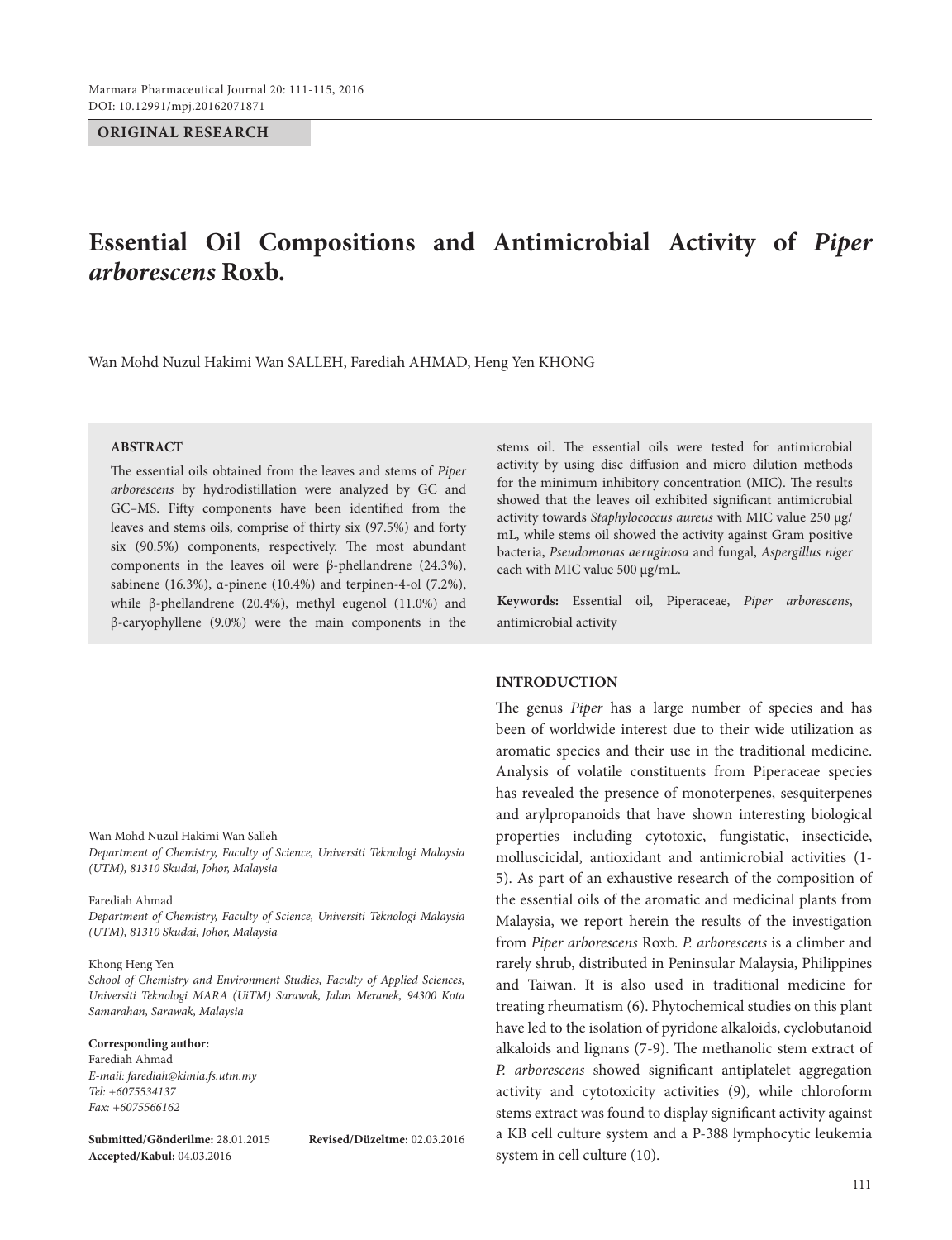A literature survey revealed no report on the antimicrobial activity of the essential oil of this plant, so this paper reports the essential oil components of the leaves and stems of *P. arborescens* together with their antimicrobial activity for the first time.

# **MATERIAL AND METHODS**

#### **Plant materials**

Samples of *P. arborescens* were collected from Sarawak, Malaysia, in July 2010. This species was identified by Mrs. Mohizar Mohamad from the Forest Research Centre, Kuching, Sarawak and the voucher specimen (UiTMKS3001) was deposited at Natural Products Research & Development Centre (NPRDC), UiTM Sarawak.

#### **Extraction of essential oils**

The fresh leaves and stems were subjected to hydrodistillation in an all glass Dean-stark apparatus for 5 hours. The oils were dried over anhydrous magnesium sulfate and stored at 4-6°C. The oil yields (w/w) were 0.24% and 0.16% for leaves and stems, respectively based on the fresh weight.

#### **Gas chromatography (GC)**

GC analyses were performed on a Hewlett Packard 6890 series II A gas chromatograph equipped with an *Ultra-1* column (100% polymethylsiloxanes) (25 m long, 0.33 μm thickness and 0.20 mm inner diameter). Helium was used as a carrier gas at flow rate of 0.7 mL/min. Injector and detector temperature were set at 250°C and 280°C, respectively. Oven temperature was kept at 50°C, then gradually raised to 280°C at 5°C/min and finally kept isothermally for 15 min. Diluted samples (1/100 in diethyl ether,  $v/v$ ) of 1.0 µL were injected manually (split ratio 50:1). The injection was repeated three times and the peak area percentages were reported as means ±SD of triplicates. Calculation of peak area percentage was carried out by using the GC HP Chemstation Software (Agilent Technologies).

#### **Gas chromatography-mass spectrometry (GC-MS)**

GC-MS chromatograms were recorded using a Hewlett Packard Model 5890A gas chromatograph and a Hewlett Packard Model 5989A mass spectrometer. The GC was equipped with *Ultra-1* column (25 m long, 0.33 μm thickness and 0.20 mm inner diameter). Helium was used as a carrier gas at a flow rate of 1 mL/min. Injector temperature was 250°C. Oven temperature was programmed from 50°C (5 min hold) at 10°C/min to 250°C and finally kept isothermally for 15 min. For GC-MS detection, an electron ionization system, with ionization energy of 70 eV was used. A scan rate of 0.5 s (cycle time: 0.2 s) was applied, covering a mass range from 50-400 amu.

#### **Identification of components**

The chemical components of the essential oils were identified by comparing their MS to the reference spectra in the computer library (Wiley) and also by comparing their retention indices and Kovats index in the literature data (11). The quantitative data were obtained electronically from FID area percentage without the use of correction factor.

# **Antimicrobial activity**

The tested microorganism, *Staphylococcus aureus (ATCC29737), Bacillus subtilis (ATCC6633), Pseudomonas aeruginosa (ATCC9027), Pseudomonas putida (ATCC49128), Escherichia coli (ATCC10536), Candida albicans (ATCC10231) and Aspergillus niger (ATCC16888)* were purchased from Mutiara Scientific, Cheras, Kuala Lumpur, Malaysia. The bacteria were cultured overnight at 35°C in Nutrient broth (NB) and fungi were cultured overnight at 30°C in Potato dextrose broth (PDB) which were further adjusted to obtain a turbidity comparable to that of Mc Farland standard tube No. 0.5 for further use.

Antimicrobial activity of the essential oils of *P. arborescens* was determined by agar disc diffusion method (12). The essential oils were dissolved in DMSO (4 mg/mL). Antimicrobial test were carried out by using 400 µL of suspension containing 108 CFU/mL of bacteria and 106 CFU/mL of fungi, spread on the Nutrient agar (NA) and Potato dextrose agar (PDA) media, respectively. The disc (6 mm diameter) impregnated with 10  $\mu$ L of the essential oils and DMSO (negative control) was placed on the inoculated agar, and was incubated for 24 h at 35°C (bacteria) and 48 h at 30ºC (fungi). Streptomycin sulfate (10 µg/mL) and nystatin (100 IU) were used as positive controls for bacteria and fungi, respectively. Clear inhibition zones around the discs indicated the presence of antimicrobial activity. All tests and analysis were carried out in triplicates.

Minimum inhibitory concentration (MIC) was determined by broth micro dilution method using 96-well microplates (12). Each test sample (1 mg) was dissolved in DMSO (1 mL) to get 1000 μg/mL stock solution. A number of wells were reserved in each plate for positive and negative controls. Sterile broth (100 μL) was added to well from row B to H. The stock solutions of samples (100 μL) were added to wells at row A and B. Then, the mixture of samples and sterile broth (100 μL) at row B were transferred to each well in order to obtain a twofold serial dilution of the stock samples (concentration of 1000, 500, 250, 125, 62.5, 31.3, 15.6 and 7.8 μg/mL). The inoculated bacteria (100 μL) were added to each well. After an incubation period at 37°C for 16-20 h, turbidity was taken as indication of growth, thus the lowest concentration which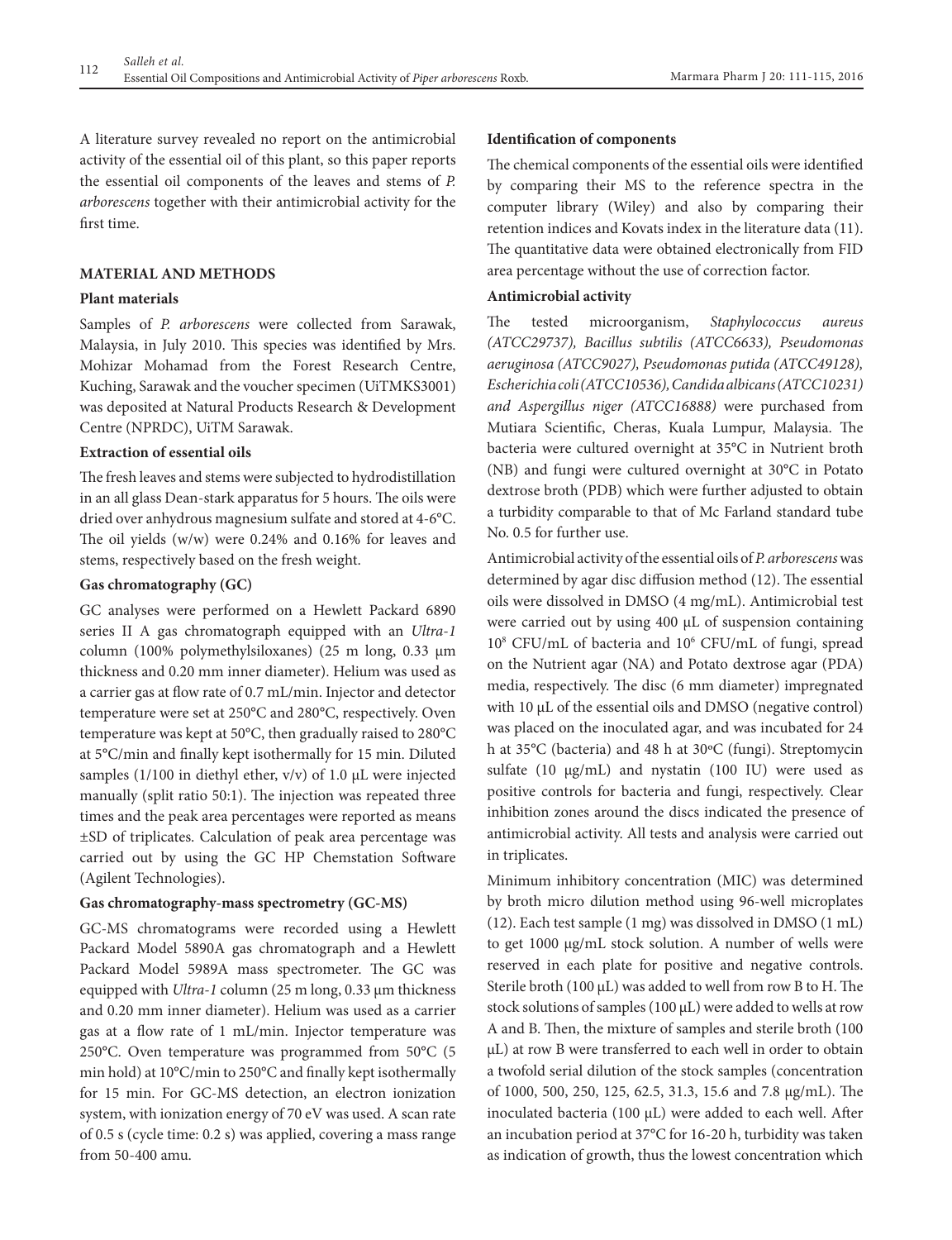remained clear was taken as the MIC value. The MIC was recorded as the mean concentration of triplicates.

# **Statistical analysis**

Data obtained from essential oil analysis and antimicrobial activities was expressed as mean values. The statistical analyses were carried out by employing one way ANOVA (p>0.05). A statistical package (SPSS version 11.0) was used for the data analysis.

#### **RESULTS AND DISCUSSION**

The chemical composition of the leaves and stems oil of *P. arborescens* is listed in **Table 1**. A total of fifty components were identified from both oils. Thirty six components, contributing 97.5% of the leaves oil had been identified. Monoterpene hydrocarbon (71.0%) was the most dominant group in the leaves oil with β-phellandrene (24.3%), sabinene (16.3%) and α-pinene (10.4%) being the major components. Other significant components which gave more than 3% were terpinen-4-ol (7.2%), limonene (5.4%), γ-terpinene (3.6%), α-terpinene (3.4%), β-caryophyllene (3.4%) and bicyclogermacrene (3.3%). The stems oil yielded forty six components constituting 90.5% of the total oil. In contrast to the leaves oil, the stems oil was rich in sesquiterpene hydrocarbon (38.8%). They comprised of β-phellandrene (20.4%), β-caryophyllene (9.0%), bicyclogermacrene (4.5%), α-amorphene (3.1%), β-selinene (3.0%), α-gurjunene (2.9%), sabinene (2.9%) and α-humulene (2.9%). Monoterpene hydrocarbon only contributed 31.9% compared to 71.0% of the components in the leaves oil. Most of the compounds found in the stems oil are also present in the leaves oil. The major differences found is the percentage of methyl eugenol which was found at 11.0% in the stems but 0.3% in the stems oil. α-Pinene existed in 10.4% in the leaves but 2.1% in the stems oil. Sabinene dominated 16.3% in the leaves and detected only 2.9% in the stems while terpinen-4-ol constituted 7.2% in the leaves oil and present in 1.4% in the stems oil. In addition, α-thujene, α-terpinene, (*E*)-β-ocimene and α-guaiene were absent in the stems oil.

β-Phellandrene the major component for both oils, is known to be used in fragrances due to the pleasing aroma (13). Previous study on the essential oil from leaves of *P. arborescens* detected α-eudesmol, α-caryophyllene, globulol, and (*Z*) nerolidol as the major components (14). In comparison, all these components were not detected in this study was probably due to the different environmental and genetic factors, chemotypes and nutritional status of the plants, which may influence the essential oil composition (15).

|             | <b>Table 1.</b> Constituents identified in the essential oils of P. |  |  |  |
|-------------|---------------------------------------------------------------------|--|--|--|
| arborescens |                                                                     |  |  |  |

| Components                    | KI <sup>a</sup> | $KI^b$ | Percentage (%)<br>Leaf<br><b>Stem</b> |                               |
|-------------------------------|-----------------|--------|---------------------------------------|-------------------------------|
| α-Thujene                     | 924             | 925    | $3.4 \pm 0.1$                         |                               |
| α-Pinene                      | 932             | 932    | $10.4 \pm 0.1$                        | $2.1 \pm 0.1$                 |
| Camphene                      | 946             | 946    | $0.5 \pm 0.2$                         | $0.4 \pm 0.1$                 |
| Sabinene                      | 970             | 969    | $16.3 \pm 0.2$                        | $2.9 \pm 0.1$                 |
| Myrcene                       | 988             | 985    | $2.11 \pm 0.1$                        | $0.9 \pm 0.1$                 |
| $\beta$ -Phellandrene         | 1002            | 1005   |                                       | $24.3 \pm 0.1$ $20.4 \pm 0.1$ |
| $\delta$ -3-Carene            | 1008            | 1008   |                                       | $0.2 \pm 0.2$                 |
| α-Terpinene                   | 1014            | 1014   | $3.4 \pm 0.1$                         | $\qquad \qquad \blacksquare$  |
| Limonene                      | 1024            | 1024   | $5.4 \pm 0.2$                         | $2.5\pm0.1$                   |
| $(Z)$ -β-Ocimene              | 1032            | 1030   | $0.3 \pm 0.2$                         | $0.4 \pm 0.2$                 |
| $(E)$ -β-Ocimene              | 1044            | 1045   | $0.4 \pm 0.2$                         | -                             |
| $\gamma$ -Terpinene           | 1055            | 1054   | $3.6 \pm 0.3$                         | $1.6 \pm 0.1$                 |
| a-Terpinolene                 | 1086            | 1086   | $0.9 \pm 0.3$                         | $0.5 \pm 0.2$                 |
| Linalool                      | 1092            | 1092   | $1.5 \pm 0.1$                         | $1.5 \pm 0.3$                 |
| Camphor                       | 1142            | 1142   | $0.1 \pm 0.3$                         | $0.2 \pm 0.2$                 |
| Terpinen-4-ol                 | 1175            | 1175   | $7.2 \pm 0.3$                         | $1.4 \pm 0.3$                 |
| α-Terpineol                   | 1186            | 1186   | $0.4 \pm 0.1$                         | $0.1 \pm 0.1$                 |
| a-Cubebene                    | 1346            | 1345   | $0.6 \pm 0.3$                         | $0.7 \pm 0.1$                 |
| a-Copaene                     | 1374            | 1374   | $0.3 \pm 0.2$                         | $2.3 \pm 0.1$                 |
| β-Bourbonene                  | 1387            | 1386   | $\overline{\phantom{0}}$              | $0.1 \pm 0.1$                 |
| $\beta$ -Cubebene             | 1388            | 1386   |                                       | $0.2 \pm 0.2$                 |
| $\beta$ -Elemene              | 1390            | 1389   |                                       | $1.8 \pm 0.1$                 |
| Methyl eugenol                | 1404            | 1405   | $0.3 \pm 0.3$                         | $11.0 \pm 0.1$                |
| a-Gurjunene                   | 1406            | 1405   | $1.0 \pm 0.2$                         | $2.9 \pm 0.2$                 |
| a-Cedrene                     | 1410            | 1410   | $0.4 \pm 0.3$                         | $0.1 \pm 0.3$                 |
| β-Caryophyllene               | 1418            | 1417   | $3.4 \pm 0.3$                         | $9.0 \pm 0.2$                 |
| α-Guaiene                     | 1437            | 1435   | $0.3 \pm 0.2$                         | $\qquad \qquad \blacksquare$  |
| Aromadendrene                 | 1440            | 1440   | $0.2 \pm 0.1$                         | $0.4 \pm 0.3$                 |
| α-Humulene                    | 1452            | 1452   | $\overline{\phantom{0}}$              | $2.9 \pm 0.1$                 |
| Dehydroaromadendrene          | 1460            | 1460   | ÷,                                    | $0.6 \pm 0.1$                 |
| α-Amorphene                   | 1483            | 1482   | $1.2 \pm 0.1$                         | $3.1 \pm 0.3$                 |
| Germacrene D                  | 1485            | 1485   | $0.1 \pm 0.2$                         | $0.3 \pm 0.2$                 |
| $\beta$ -Selinene             | 1488            | 1487   | $1.1 \pm 0.2$                         | $3.0 \pm 0.1$                 |
| Cadina-1,4-diene              | 1495            | 1495   | ÷,                                    | $0.3 \pm 0.3$                 |
| α-Selinene                    | 1498            | 1498   |                                       | $1.9 \pm 0.3$                 |
| α-Muurolene                   | 1502            | 1502   | $0.3 \pm 0.1$                         | $0.2 \pm 0.1$                 |
| Bicyclogermacrene             | 1503            | 1502   | $3.3 \pm 0.2$                         | $4.5 \pm 0.2$                 |
| $(E,E)$ - $\alpha$ -Farnesene | 1505            | 1505   | $0.6 \pm 0.2$                         | $0.4 \pm 0.1$                 |
| $\delta$ -Cadinene            | 1520            | 1520   | $0.6 \pm 0.1$                         | $1.5 \pm 0.1$                 |
| $\beta$ -Sesquiphellandrene   | 1522            | 1520   | $2.2 \pm 0.2$                         | $2.1 \pm 0.1$                 |
| cis-Calamenene                | 1528            | 1528   |                                       | $0.1 \pm 0.1$                 |
| Germacrene B                  | 1560            | 1560   | $0.4 \pm 0.3$                         | $0.4 \pm 0.1$                 |
| Spathulenol                   | 1578            | 1578   | $0.1 \pm 0.1$                         | $0.1 \pm 0.1$                 |
| Caryophyllene oxide           | 1582            | 1585   | $0.1 \pm 0.2$                         | $0.4 \pm 0.2$                 |
| Globulol                      | 1592            | 1590   |                                       | $1.1 \pm 0.1$                 |
| Viridiflorol                  | 1595            | 1595   |                                       | $0.9 \pm 0.1$                 |
| Ledol                         | 1602            | 1600   | $0.8 \pm 0.2$                         | $0.6 \pm 0.2$                 |
| t-Muurolol                    | 1645            | 1645   | $\overline{\phantom{0}}$              | $0.7 \pm 0.3$                 |
| α-Cadinol                     | 1650            | 1652   |                                       | $1.4 \pm 0.2$                 |
| α-Bisabolol                   | 1685            | 1685   |                                       | $0.4 \pm 0.1$                 |
| Group components              |                 |        |                                       |                               |
| Phenylpropanoids              |                 |        | 03                                    | 11.0                          |
| Monoterpene hydrocarbons      |                 |        | 71.0                                  | 31.9                          |
| Oxygenated monoterpenes       |                 |        | 9.2                                   | 3.2                           |
| Sesquiterpene hydrocarbons    |                 |        | 16.0                                  | 38.8                          |
| Oxygenated sesquiterpenes     |                 |        | $1.0\,$                               | 5.6                           |
| Identified components (%)     |                 |        | 97.5                                  | 90.5                          |

<sup>a</sup>Kovat indices (KI) experimental; <sup>b</sup>KI literature (11)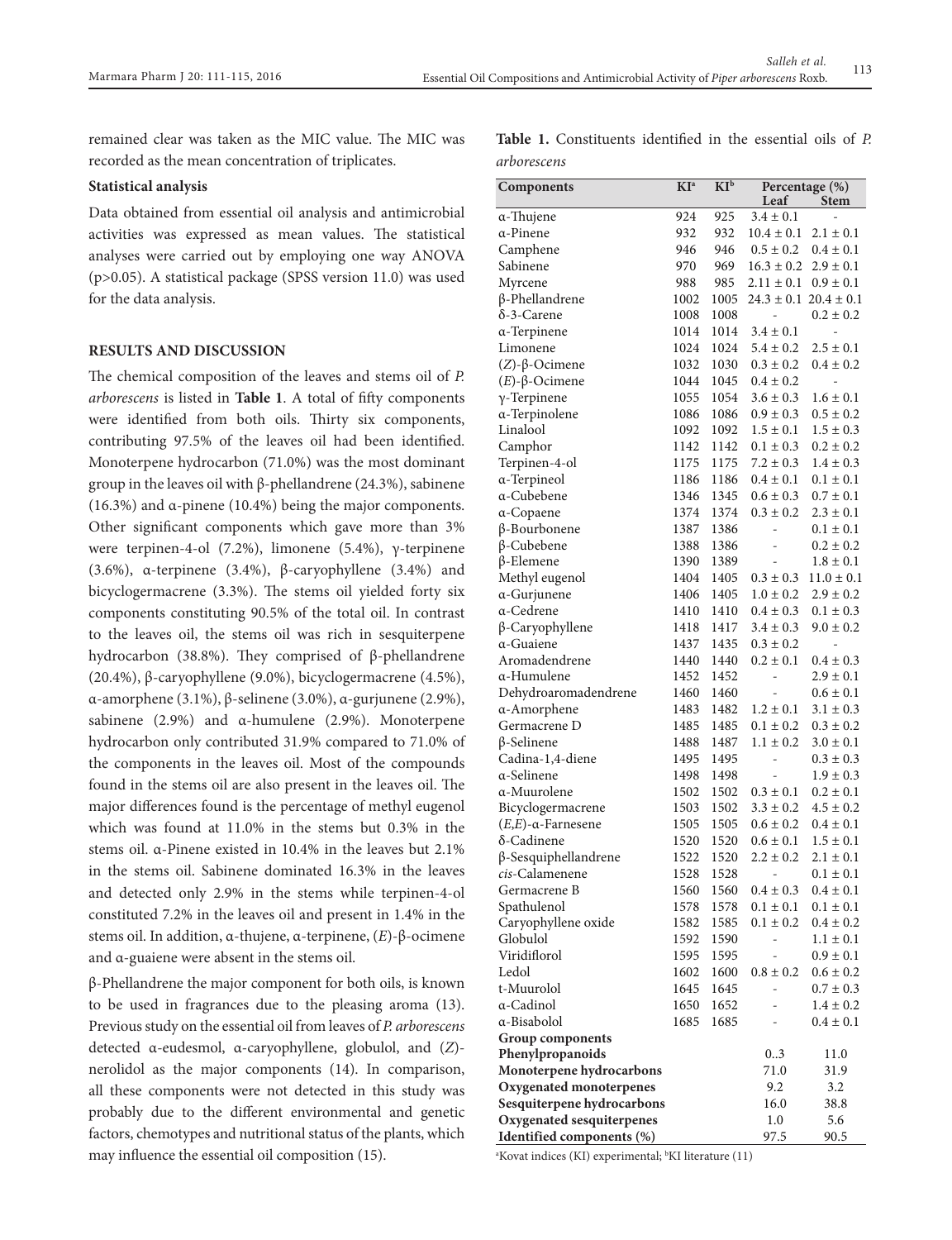Antimicrobial activity of *P. arborescens* was determined by using disc diffusion and MIC methods against bacteria, yeast and fungi as shown in **Table 2**. The inhibition zones of disc and MIC values were in the range 7.0-12.2 mm and 250-1000 µg/mL, which signified that both oils possessed moderate antibacterial activity against the tested microorganisms. The leaves oil showed the activity against Gram-positive bacteria, *B. subtilis* and *S. aureus* with MIC values 250 µg/mL each, while the stems oil was only active towards *P. putida* with MIC values 500 µg/mL. The essential oils also exhibited moderate activity against *A. niger* with MIC value 500 µg/ mL. The leaves and stems oils of *P. arborescens* appeared to be more active against the bacteria. Gram-positive bacteria seemed to be more sensitive to the observe essential oils than Gram-negative bacteria due to the differences in the cell membrane of these bacterial groups (16). The antimicrobial properties of the essential oils are assumed to be associated with their oxygenated compounds (17). However, small amounts of the oxygenated components in both oils resulted in moderate antimicrobial activity.

# *Piper arborescens* **Roxb.'in Uçucu Yağ Bileşenlerinin Antimikrobiyel Etkileri**

# **ÖZ**

*Piper arboresanın*'un yaprak ve saplarından hidrodistilasyonla elde edilen uçucu yağlar GC ve GC-MS ile analiz edildi. Yaprak ve sap uçucu yağlarında sırasıyla otuzaltı bileşik (% 97.5) ve kırkaltı bileşik (% 90.5) olmak üzere elli bileşik tanımlanmıştır.. Yaprak uçucu yağı içinde en bol bulunan bileşenler β-fellandren (% 24.3), sabinen (% 16.3), α-pinen (% 10.4) ve terpinen-4-ol (7.2%) iken sap uçucu yağında ise β-fellandren (% 20.4), metil

# **CONCLUSION**

The result demonstrated that β-phellandrene, sabinene, α-pinene, terpinen-4-ol, methyl eugenol and β-caryophyllene were the most abundant components in *P. arborescens* oils. In the case of *P. arborescens* oils, although there is no striking on their antimicrobial activity in the leaf and stem oils, it is still worthwhile to investigate the other parts of the plant as a natural source for essential oil composition or phytochemical studies. In conclusion, the essential oils and their components generally displayed significant bioactivity properties, which are useful in daily life in foods and as preventive agents from various diseases. However, further investigation should be carried out on their activities against other foodborne pathogens.

**Table 2.** Antimicrobial activity of the essential oils of *P. arborescens*

| <b>Test microbes</b> |                 | Leaf oil   | Stem oil       | <b>SS</b>      | <b>NYS</b>     |
|----------------------|-----------------|------------|----------------|----------------|----------------|
| <b>Bacillus</b>      | DD <sup>a</sup> | $8.2 \pm$  | $7.4 \pm 0.3$  | $17.2 \pm 0.4$ |                |
| subtilis             |                 | 0.2        |                |                |                |
|                      | $MIC^b$         | 500        | 1000           | 7.8            |                |
| Staphylococcus DD    |                 | $11.0 \pm$ | $7.5 \pm 0.2$  | $17.8 \pm 0.5$ |                |
| aureus               |                 | 0.3        |                |                |                |
|                      | <b>MIC</b>      | 250        | 1000           | 7.8            |                |
| Pseudomonas          | DD              | NI         | NI             | $17.2 \pm 0.2$ |                |
| aeruginosa           | <b>MIC</b>      | >1000      | >1000          | 7.8            |                |
| Pseudomonas          | DD              | $7.2 \pm$  | $12.2 \pm 0.4$ | $17.3 \pm 0.5$ |                |
| putida               |                 | 0.2        |                |                |                |
|                      | <b>MIC</b>      | >1000      | 500            | 7.8            |                |
| Escherichia          | DD              | NI         | NI             | $17.5 \pm 0.4$ |                |
| coli                 | <b>MIC</b>      | >1000      | >1000          | 7.8            |                |
| Candida              | DD              | $7.2 \pm$  | $7.0 \pm 0.2$  |                | $15.2 \pm 0.2$ |
| albicans             |                 | 0.3        |                |                |                |
|                      | MIC             | >1000      | >1000          |                | 7.8            |
| Aspergillus          | DD              | $7.8 \pm$  | $8.2 \pm 0.4$  |                | $15.3 \pm 0.2$ |
| niger                |                 | 0.2        |                |                |                |
|                      | МIС             | 500        | 500            |                | 7.8            |

Data represent mean±standard deviation of three independent experiments; <sup>a</sup>Zone of inhibition including the diameter of disc (6 mm); <sup>b</sup>Mininum inhibitory concentration (µg/mL); SS - streptomycin sulphate; NYS nystatin; NI - no inhibition

öjenol (% 11.0) ve β-karyofillen (% 9.0) bulunmuştur. Uçucu yağlar, minimum inhibe edici konsantrasyon (MIC) belirlemek için disk difüzyon ve mikro seyreltme yöntemleri kullanılarak, antimikrobiyal aktivite bakımından test edilmiştir. Yaprak yağı *Staphylococcus aureus*'a karşı 250 ug/mL MIC değeri ile kayda değer aktivite gösterirken, sap yağı ise *Pseudomonas aeruginosa* Gram pozitif bakterilere ve *Aspergillus niger* mantara karşı, her biri için 500 ug/mL MIC değerinde aktivite göstermiştir.

**Anahtar kelimeler:** Uçucu yağ, Karabibergiller, *Piper arborescens*, antimikrobiyal aktivite

# **ACKNOWLEDGMENTS**

The authors thank the Research University Grant (GUP) for financial support under vote QJ130000.2526.03H93 (GUP) and the Department of Chemistry, Faculty of Science, Universiti Teknologi Malaysia (UTM) for research facilities.

# **REFERENCES**

- 1. Parmar VS, Jain SC, Bisht KS, Jain R, Taneja P, Jha A, Tyagi OD, Prasad AK, Wengel J, Olsen CE, Boll PM. Phytochemistry of the genus *Piper*. Phytochemistry 1997; 46: 597-673.
- 2. Martins AP, Salguero L, Vila R, Tomi F, Canigueral S, Casanova J, Proenca da Cunha A, Adzet T. Essential oils from *Piper* species. Phytochemistry 1998; 49: 2019-23.
- 3. Santos PRD, Moreira DL, Guimaraes EF, Kaplan MAC.